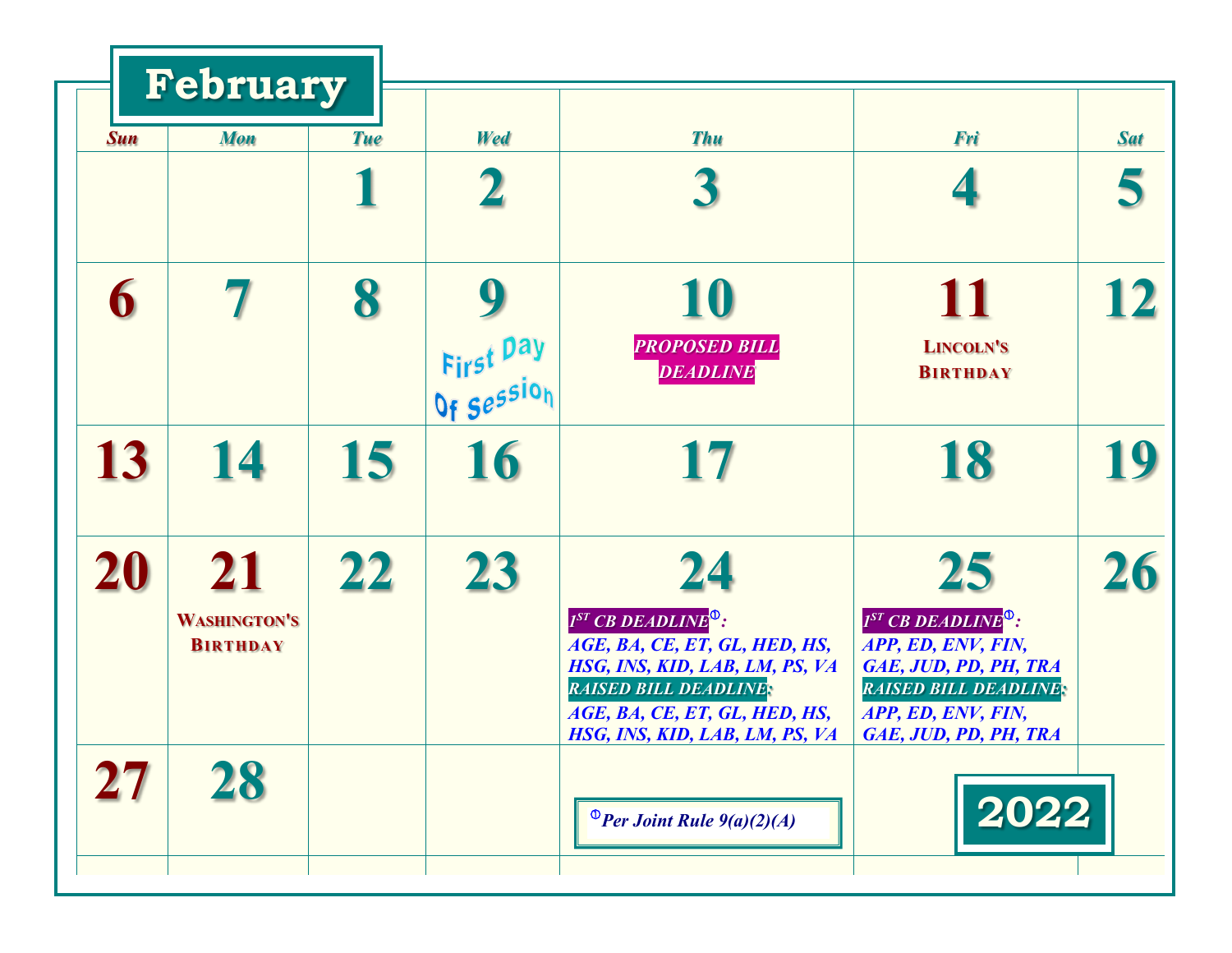|                                                                  | <b>March</b>                                                                                |                                                              |                                |                                                                                                |                                                                                               |            |
|------------------------------------------------------------------|---------------------------------------------------------------------------------------------|--------------------------------------------------------------|--------------------------------|------------------------------------------------------------------------------------------------|-----------------------------------------------------------------------------------------------|------------|
| <b>Sun</b>                                                       | <b>Mon</b>                                                                                  | <b>Tue</b>                                                   | Wed                            | <b>Thu</b>                                                                                     | Fri                                                                                           | <b>Sat</b> |
|                                                                  |                                                                                             |                                                              |                                |                                                                                                |                                                                                               |            |
|                                                                  |                                                                                             |                                                              | <b>ASH</b><br><b>WEDNESDAY</b> | $2^{ND}$ CB DEADLINE <sup>2</sup> :<br>AGE, HSG, KID, VA                                       |                                                                                               |            |
| 6                                                                |                                                                                             |                                                              | 9                              | 10                                                                                             | 11                                                                                            | 12         |
|                                                                  |                                                                                             |                                                              |                                | $2^{ND}$ CB DEADLINE <sup>2</sup> :<br>BA, CE, GL, HED,<br><b>INS, PS</b>                      | $2^{ND}$ CB DEADLINE <sup>2</sup> :<br>LM                                                     |            |
| 13                                                               | 14                                                                                          | 15                                                           | 16                             | 17                                                                                             | 18                                                                                            | 19         |
| <b>DAYLIGHT</b><br><b>SAVING</b><br><b>TIME</b><br><b>STARTS</b> | $2^{ND}$ CB DEADLINE <sup>®</sup> :<br><b>TRA</b>                                           |                                                              |                                | <b>JF DEADLINE:</b><br>AGE, HSG, KID, VA<br>$2^{ND}$ CB DEADLINE <sup>2</sup> :<br>ET, HS, LAB | $2^{ND}$ CB DEADLINE <sup>2</sup> :<br>ED, ENV, GAE, PD                                       |            |
| 20                                                               | 21                                                                                          | 22                                                           | 23                             | 24                                                                                             | 25                                                                                            | 26         |
|                                                                  | <b>JF DEADLINE:</b><br><b>LM</b><br>2 <sup>ND</sup> CB DEADLINE <sup>®</sup> :<br><b>PH</b> | <b>JF DEADLINE:</b><br>GL, HED, PS                           |                                | <b>JF DEADLINE:</b><br>BA, CE, INS                                                             | <b>JF DEADLINE:</b><br><b>TRA</b><br>2 <sup>ND</sup> CB DEADLINE <sup>®</sup> :<br><b>JUD</b> |            |
| $\bf 27$                                                         | 28<br><b>JF DEADLINE:</b>                                                                   | 29<br><b>JF DEADLINE</b>                                     | 30<br><b>JF DEADLINE</b>       | 31<br><b>JF DEADLINE:</b>                                                                      | 2022                                                                                          |            |
|                                                                  | ED, PD<br>2 <sup>ND</sup> CB DEADLINE <sup>2</sup> :<br><b>FIN</b>                          | ET, LAB<br>$2^{ND}$ CB DEADLINE <sup>2</sup> :<br><b>APP</b> | GAE, ENV                       | <b>HS</b>                                                                                      | $\bullet$ Per Joint Rule $9(a)(2)(B)$                                                         |            |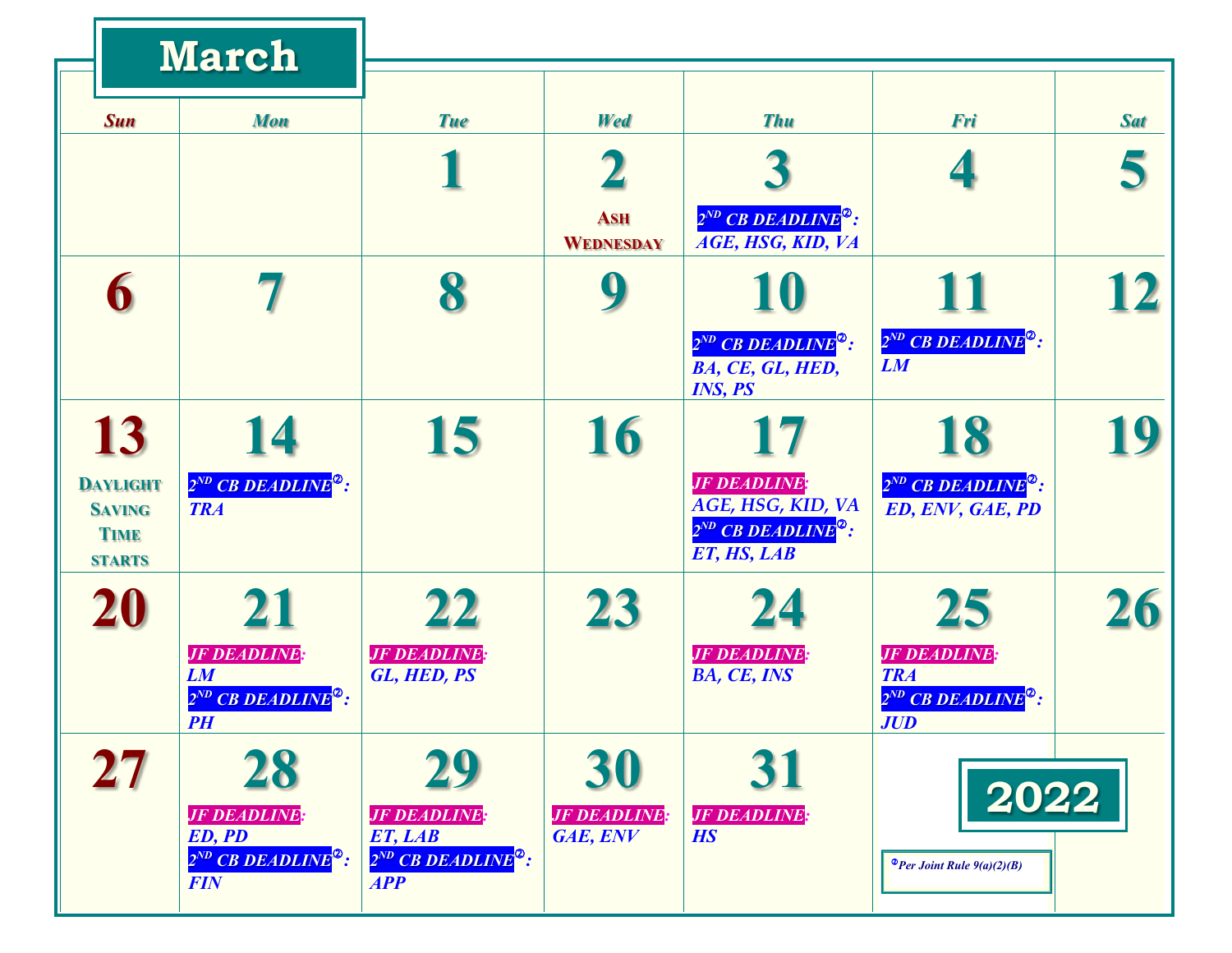| <b>Sun</b>                 | <b>Mon</b>                       | <b>Tue</b> |     |                                   |                                        |                                                  |
|----------------------------|----------------------------------|------------|-----|-----------------------------------|----------------------------------------|--------------------------------------------------|
|                            |                                  |            | Wed | <b>Thu</b>                        | Fri                                    | <b>Sat</b>                                       |
|                            |                                  |            |     |                                   | 1<br><b>JF DEADLINE:</b><br>P          |                                                  |
| $\overline{\mathbf{3}}$    | <b>JF DEADLINE</b><br><b>JUD</b> | 5          | 6   | <b>JF DEADLINE:</b><br><b>FIN</b> | 8<br><b>JF DEADLINE:</b><br><b>APP</b> | 9                                                |
| 10<br><b>PALM SUNDAY</b>   | <b>11</b>                        | <b>12</b>  | 13  | 14                                | 15<br><b>GOOD FRIDAY</b>               | 16<br><b>PASSOVER BEGIN</b><br><b>AT SUNDOWN</b> |
| 17<br><b>EASTER SUNDAY</b> | 18                               | 19         | 20  | 21                                | 22                                     | 23<br><b>LAST DAY OF</b><br><b>PASSOVER</b>      |
| 24                         | 25                               | 26         | 27  | 28                                | 29                                     | 30                                               |